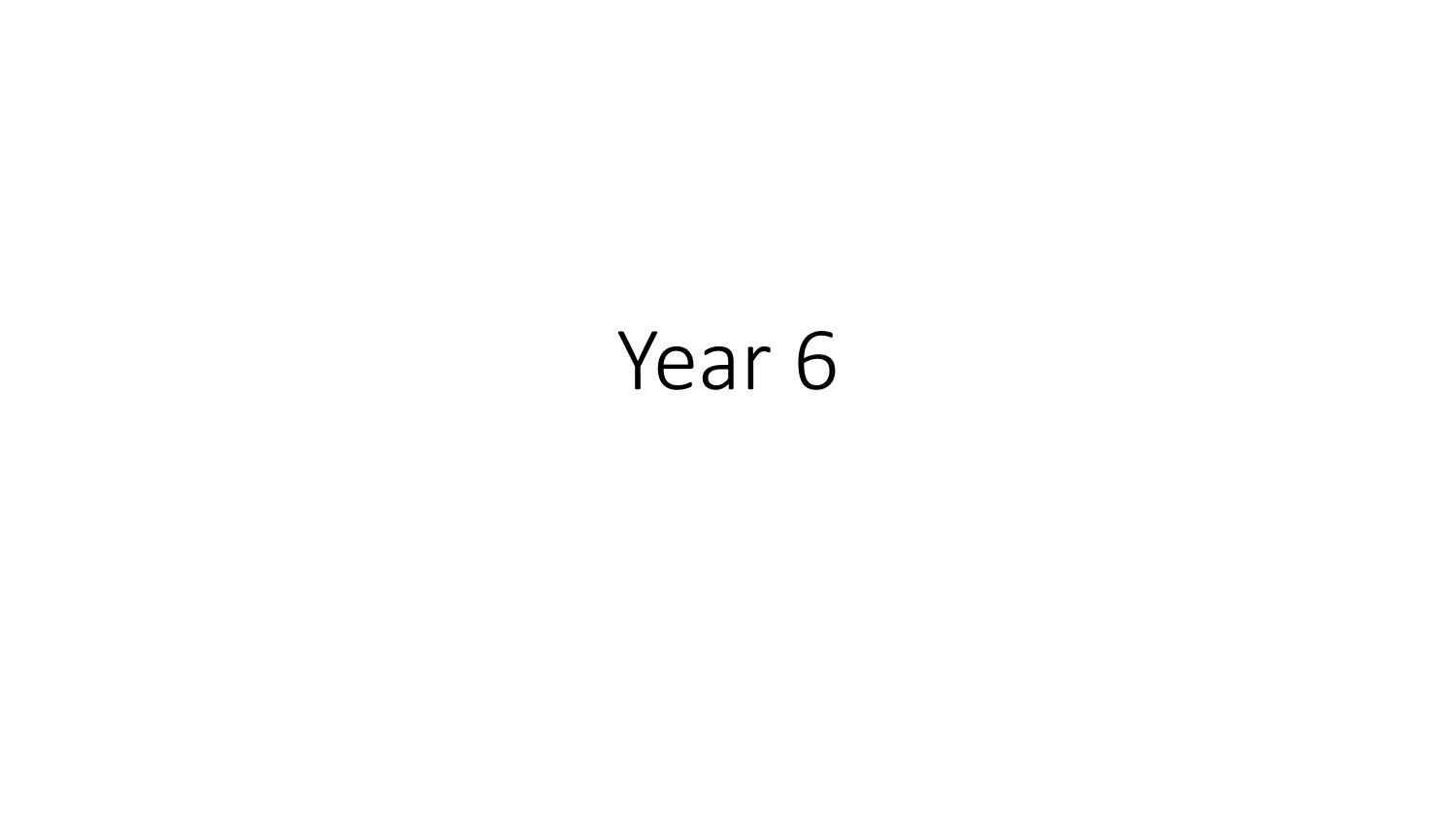### **Year 6 Objectives: Spoken Language**

Listen carefully and adapt talk to the demands of different contexts, purposes and audiences with increasing confidence.

Ask questions to develop ideas and make contributions that take account of others' views.

Use evidence to support ideas and opinions.

Explain ideas and opinions, elaborating to make meaning explicit.

Take an active part in discussions, taking different roles.

Use hypothetical and speculative language to express possibilities.

Use standard English fluently in formal situations.

Debate an issue, maintaining a focused point of view.

Use formal language of persuasion to structure a logical argument.

Perform their own compositions, using appropriate intonation and volume and expression so that literal and implied meaning is made clear.

Perform poems or plays from memory, making deliberate choices about how they convey ideas about characters, contexts and atmosphere

Talk engages the interest of the listener through the variety and liveliness of both vocabulary and expression.

Pay close attention to and consider the views and opinions of others in discussions.

Make contributions to discussions, evaluating others' ideas and responding to them.

Understand and select the appropriate register according to the context.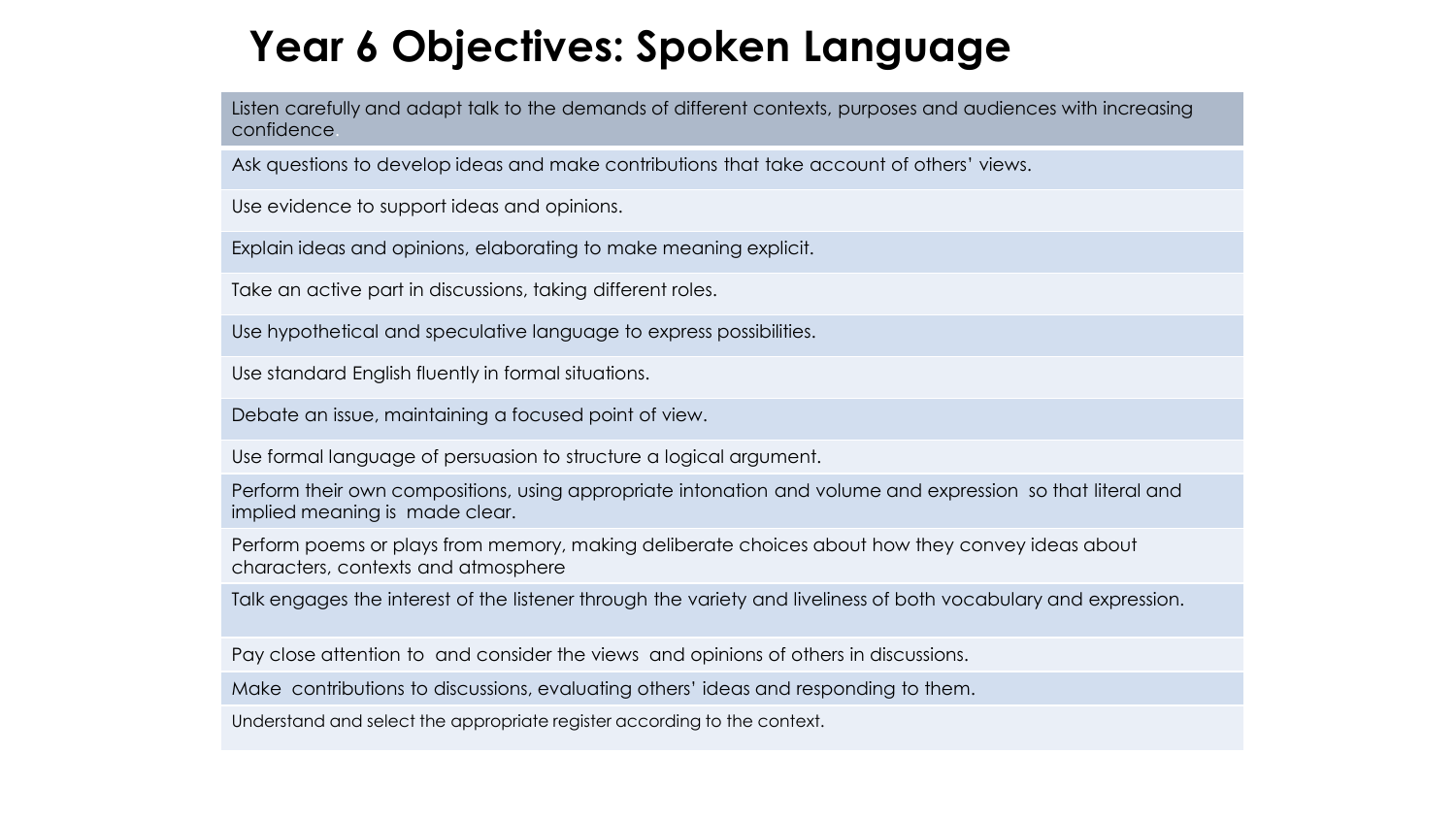### **Year 6 Objectives: Reading**

#### **WORD READING**

#### **Apply phonic knowledge and skills to read unfamiliar words**.

Apply knowledge of root words, prefixes and suffixes to read aloud and to understand the meaning of unfamiliar words.

Read further exception words, noting the unusual correspondences between spelling and sound, and where these occur in the word.

Attempt pronunciation of unfamiliar words drawing on prior knowledge of similar looking words.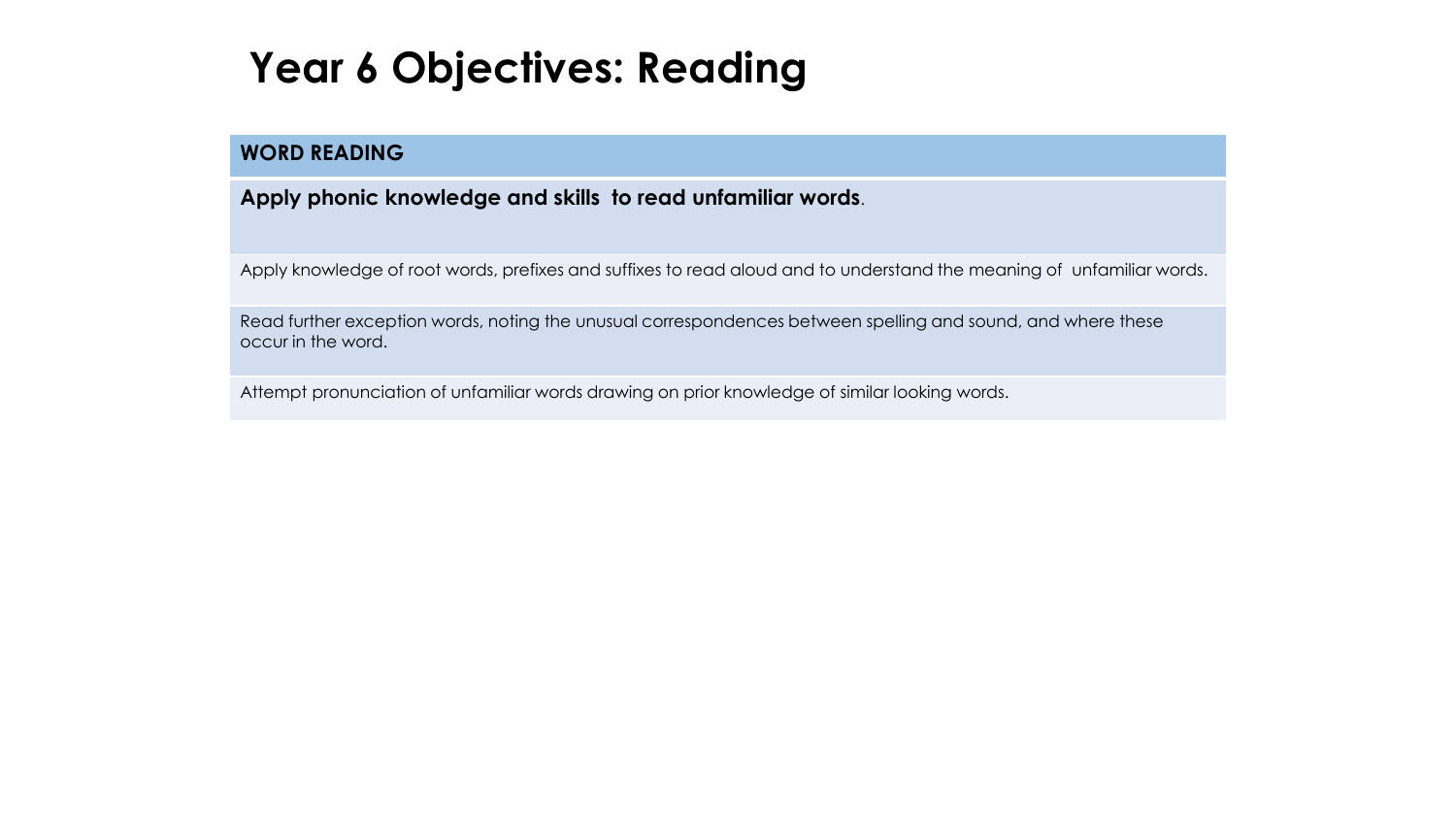### **Year 6 Objectives: Reading**

**Discuss and evaluate how authors use language, including figurative language, considering the impact on the reader.**

Identify and comment on writer's choice of language.

Identify and explain how writers use grammatical features for effect . For example, the use of short sentences to build tension.

Show awareness of the writers' craft by commenting on use of language, grammatical features and structure of texts.

#### **Participate in discussions about books that are read to them and those they can read for themselves, building on their own and others' ideas and challenging views courteously.**

Express a personal point of view about a text, giving reasons linked to evidence from texts..

Raise queries about texts.

Make connections between other similar texts, prior knowledge and experience and explain the links.

Compare different versions of texts and explain the differences and similarities.

Listen to others' ideas and opinions about a text.

Build on others' ideas and opinions about a text in discussion.

**Explain and discuss their understanding of what they have read, including through formal presentations and debates, maintaining a focus on the topic and using notes where necessary.**

Explain the main purpose of a text and summarise it.

Present and explain the author's viewpoint in a text.

Present a personal point of view based on what has been read.

Present a counter-argument in response to others' points of view.

#### **Provide reasoned justifications for their views.**

Explain a personal point of view, giving reasons and evidence from text.

#### **Distinguish between statements of fact and opinion.**

#### **Retrieve, record and present information from non-fiction. collate**

Find relevant information and evidence from a range of texts.

Record, collate and organise information or evidence appropriately.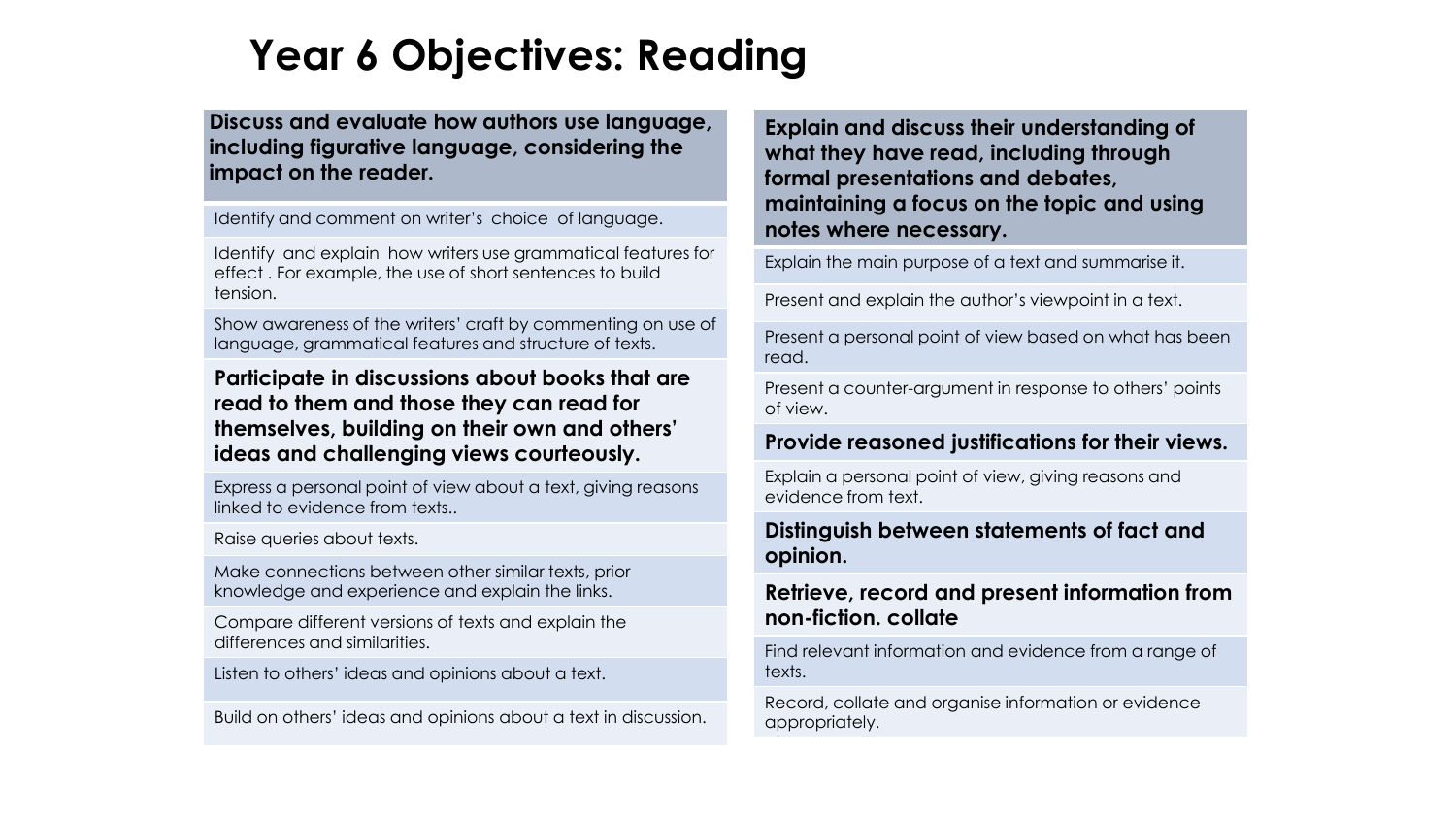### **Year 6 Objectives: Writing**

#### **TRANSCRIPTION**

#### **Know how to:**

Convert verbs into nouns by adding suffixes. For example, tion, ure.

Distinguish between homophones and other words which are often confused.

Spell identified commonly misspelt words from Year 5 and 6 word list.

Understand that the spelling of some words needs to be learnt specifically.

Use dictionaries to check the spelling and meaning of words

Use the first three or four letters of a word to check spelling, meaning or both of these in a dictionary

Use a thesaurus.

Use a range of spelling strategies.

#### **Handwriting**

#### **Write legibly fluently and with increasing speed**

Choose which shape of a letter to use when given choices and deciding, as part of their personal style, whether or not to join specific letters.

Choose the writing implement that is best suited for a task (e.g. quick notes, letters).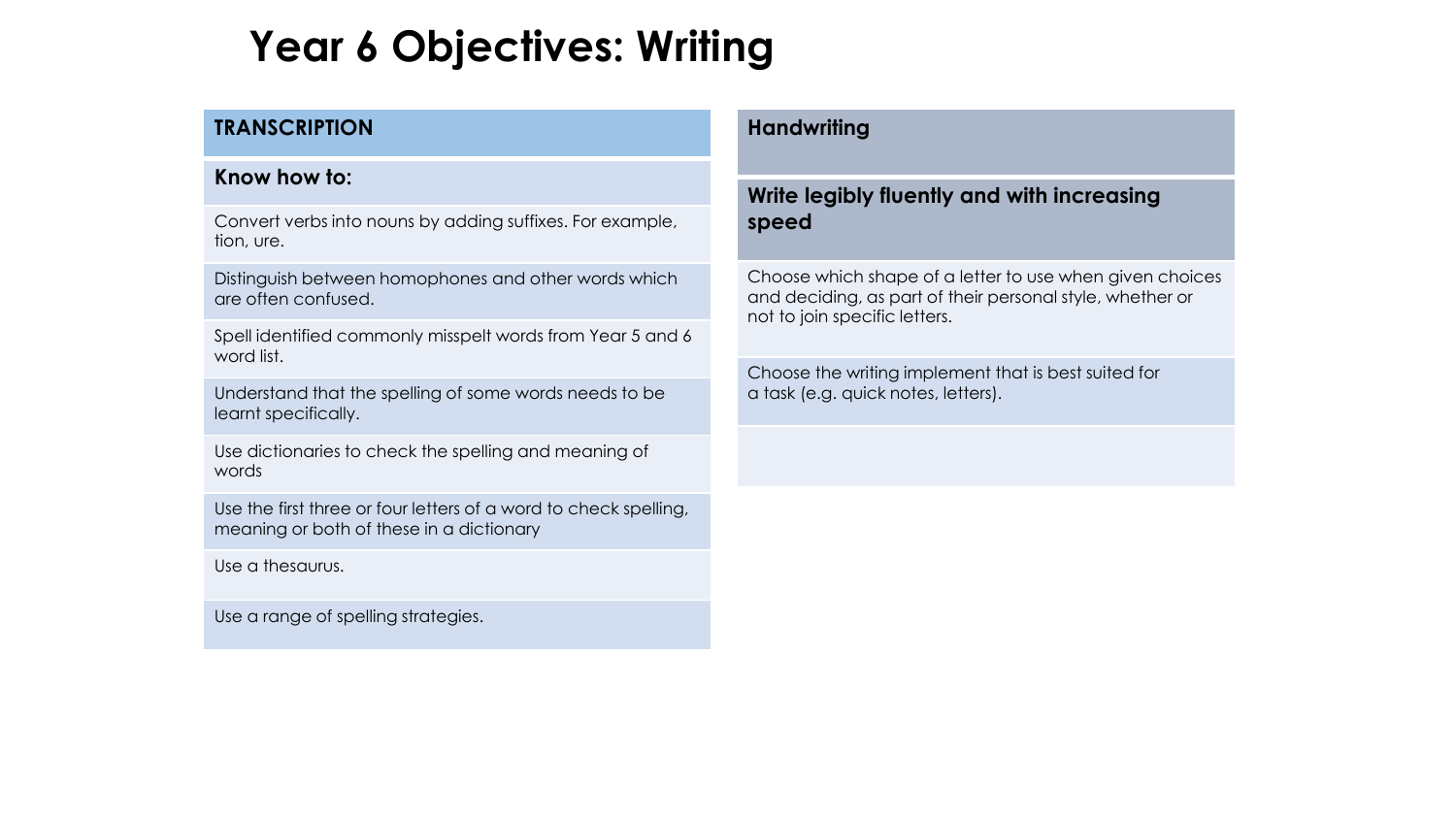### **Year 6 Objectives: Writing**

#### **VOCABULARY, PUNCTUATION AND GRAMMAR**

#### **Develop understanding of grammatical features**

Recognise the difference between vocabulary and structures that are appropriate for formal and informal speech and writing, including subjunctive

Use the subjunctive where appropriate in formal writing and speech. For example - *If I were to insist, It is essential that he be available.*

Use passive verbs to affect the presentation of information in a sentence.

Use expanded noun phrases to convey complicated information concisely.

#### **Indicate grammatical features with punctuation**

Use hyphens to avoid ambiguity.

Use semi-colons, colons or dashes to mark boundaries between main clauses.

Use a colon to introduce a list.

Punctuate bullet points consistently.

#### **Use the terminology:**

**Active and passive, subject and object, hyphen, antonym, synonym, colon, semi-colon, bullet points ellipsis**

Understand the terminology.

Use the terminology to talk about own writing.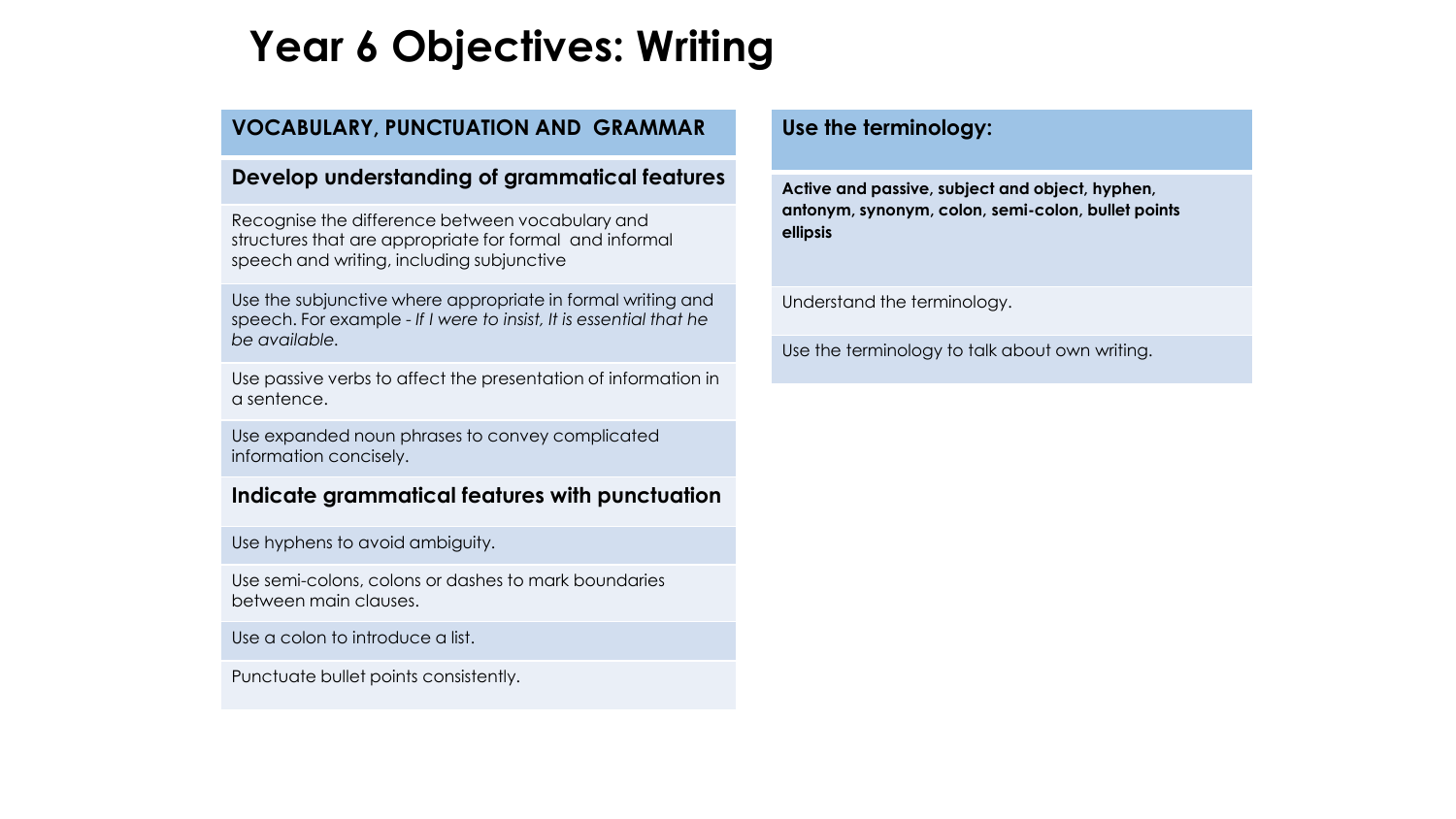### **Year 6 Objectives Grammar**

| Year 6                                                                                                                                                                                                                                                                                                                                     |                                                                                                                                                                                                                                                                                                                                                                                                                                                                                                                   |                                                                                                                                                                                                                                                                                                                                                                                              |                                                                                                                                                                                                                                                                                                                                                                                                                                  |                                                                                                                               |  |
|--------------------------------------------------------------------------------------------------------------------------------------------------------------------------------------------------------------------------------------------------------------------------------------------------------------------------------------------|-------------------------------------------------------------------------------------------------------------------------------------------------------------------------------------------------------------------------------------------------------------------------------------------------------------------------------------------------------------------------------------------------------------------------------------------------------------------------------------------------------------------|----------------------------------------------------------------------------------------------------------------------------------------------------------------------------------------------------------------------------------------------------------------------------------------------------------------------------------------------------------------------------------------------|----------------------------------------------------------------------------------------------------------------------------------------------------------------------------------------------------------------------------------------------------------------------------------------------------------------------------------------------------------------------------------------------------------------------------------|-------------------------------------------------------------------------------------------------------------------------------|--|
| <b>Word Structure</b>                                                                                                                                                                                                                                                                                                                      | <b>Sentence Structure</b>                                                                                                                                                                                                                                                                                                                                                                                                                                                                                         | <b>Text Structure</b>                                                                                                                                                                                                                                                                                                                                                                        | <b>Punctuation</b>                                                                                                                                                                                                                                                                                                                                                                                                               | <b>Terminology</b>                                                                                                            |  |
| The difference between<br>vocabulary typical of<br>informal speech and<br>vocabulary appropriate<br>for formal speech and<br>writing (e.g. said versus<br>reported, alleged, or<br>claimed in formal<br>speech or writing)<br>How words are related<br>by meaning such as<br>synonyms and<br>antonyms (For example,<br>big, little, large) | Use of the passive voice<br>to affect the<br>presentation of<br>information in a<br>sentence<br>(e.g. I broke the window<br>in the greenhouse versus<br>The window in the<br>greenhouse was broken<br>(by me)<br>The difference between<br>structures typical of<br>informal speech and<br>structures appropriate<br>for formal speech and<br>writing (such as the use<br>of question tags, e.g.<br>He's your friend, isn't<br>he?, or the use of the<br>subjunctive in some very<br>formal writing and<br>speech | Linking ideas across<br>paragraphs using a<br>wider range of cohesive<br>devices: repetition of a<br>word or phrase,<br>grammatical<br>connections (e.g. the<br>use of <b>adverbials</b> such<br>as, on the other hand, in<br>contrast, or as a<br>consequence), and<br>ellipsis.<br>Layout devices, such as<br>headings, sub-headings,<br>columns, bullets, or<br>tables, to structure text | Use of the semi-colon,<br>colon and dash to mark<br>the boundary between<br>independent clauses<br>(For example: It's<br>raining; I'm fed up)<br>Use of the colon to<br>introduce a list and use<br>of semi-colons within lists<br>Punctuation of bullet<br>points to list information<br>How hyphens can be<br>used to avoid ambiguity<br>(e.g. man eating shark<br>versus man-eating shark,<br>or recover versus re-<br>cover) | active and passive,<br>subject and object,<br>hyphen,<br>antonym, synonym,<br>colon, semi-colon, bullet<br>points<br>ellipsis |  |
|                                                                                                                                                                                                                                                                                                                                            |                                                                                                                                                                                                                                                                                                                                                                                                                                                                                                                   |                                                                                                                                                                                                                                                                                                                                                                                              |                                                                                                                                                                                                                                                                                                                                                                                                                                  |                                                                                                                               |  |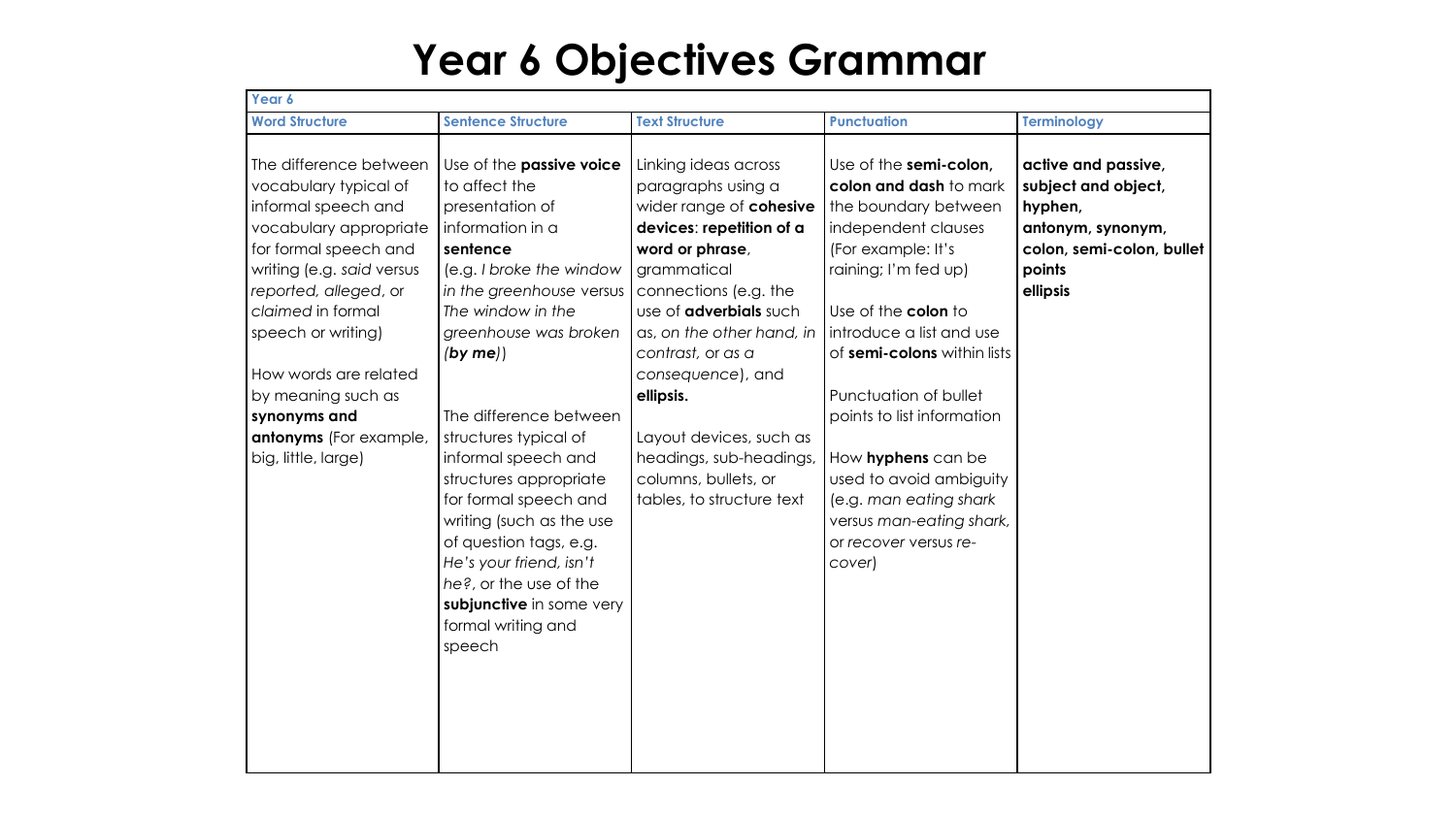### **Year 6 Objectives Grammar – Additional Challenge**

| <b>Words/Vocabulary</b>                                                                                                                                  | <b>Sentence Structure</b>                                                                                                                                                                                                                                                                                                                                                                                                                                                                                                       | <b>Text Structure</b>                                                                                                                                                                                                                                                                                                                                                                                                                                 | <b>Punctuation</b>                                                     |
|----------------------------------------------------------------------------------------------------------------------------------------------------------|---------------------------------------------------------------------------------------------------------------------------------------------------------------------------------------------------------------------------------------------------------------------------------------------------------------------------------------------------------------------------------------------------------------------------------------------------------------------------------------------------------------------------------|-------------------------------------------------------------------------------------------------------------------------------------------------------------------------------------------------------------------------------------------------------------------------------------------------------------------------------------------------------------------------------------------------------------------------------------------------------|------------------------------------------------------------------------|
| Convert words into nouns<br>(nominalisation) to convey<br>precise, concise information:<br>was cancelled - cancellation<br>is important - the importance | Use a range of sentence types<br>for impact and effect.<br>Expand noun phrases with<br>precision to convey information<br>concisely:                                                                                                                                                                                                                                                                                                                                                                                            | Use different narrative structures<br>and techniques according to<br>the text type:<br>horror, adventure etc.                                                                                                                                                                                                                                                                                                                                         | Colon and semi-colon to control<br>meaning and effect of<br>sentences. |
| Use specific features to create<br>impact on the reader:<br>figurative language<br>metaphor<br>personification etc.                                      | The cancellation of the Egyptian<br>exhibition and the closure of the<br>West Wing<br>The burning of the forest<br>Use the passive voice to change<br>perspective or point of view:<br><b>Active - The Viking invaders</b><br>destroyed the castle.<br>Passive - The castle was<br>destroyed by the Viking<br>invaders.<br>The castle was destroyed.<br>Use the subjunctive in the most<br>formal writing:<br>If I were to win the lottery, I<br>would travel the world.<br>Use rhetorical questions as a<br>persuasive device. | Use paragraphs effectively to<br>link ideas within and across<br>paragraphs.<br>Non-narrative:<br>Understand the range of non-<br>narrative text types, how they<br>are organised and the degree<br>of formality required.<br>Use a range of appropriate<br>cohesive devices to link ideas<br>across texts.<br>Use appropriate techniques to<br>engage the reader:<br>Opening hook<br>Rhetorical questions<br>Personal comments<br>Varied conclusions |                                                                        |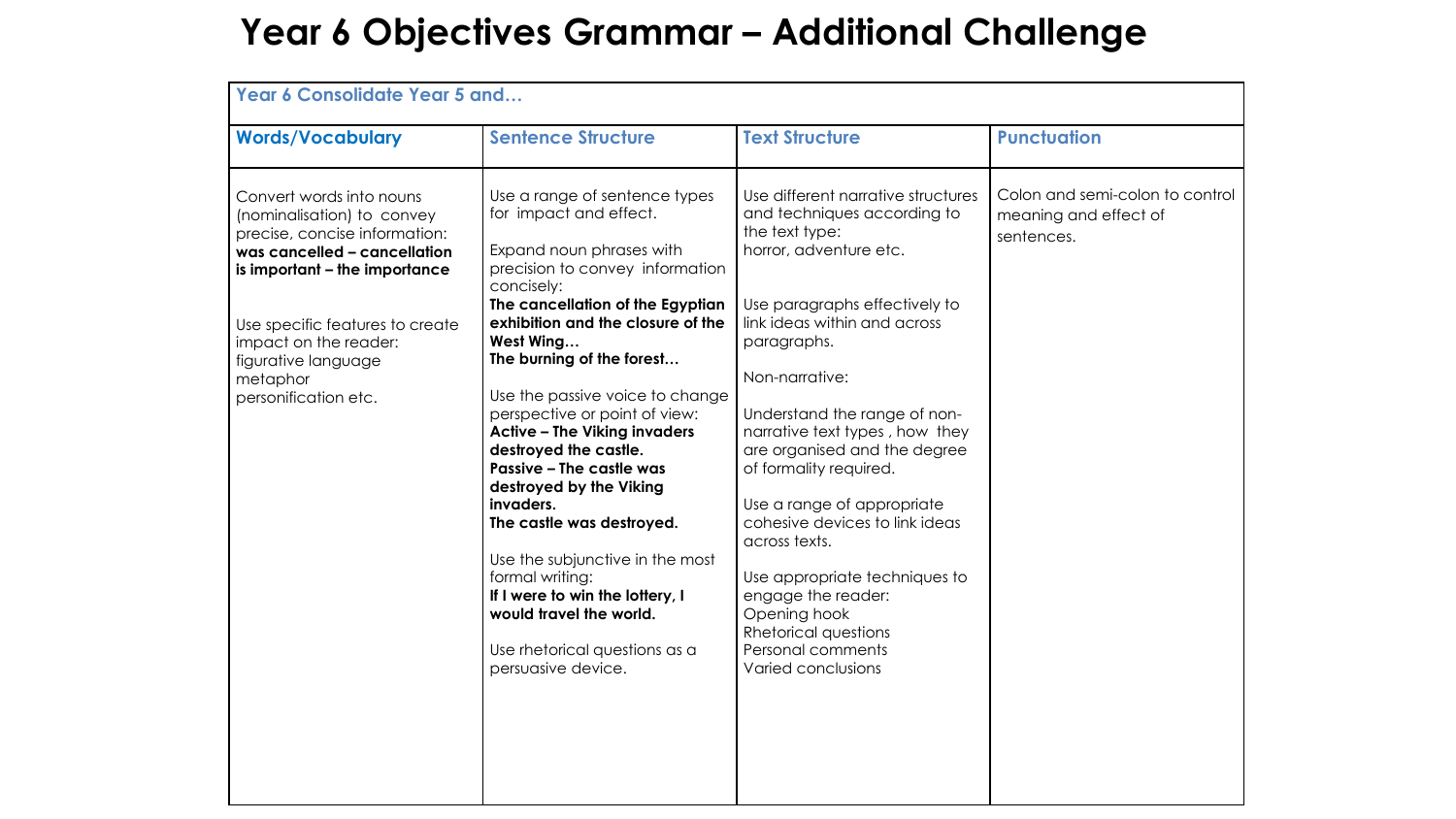## Year 6 Objectives Spelling

Revision of work from previous years.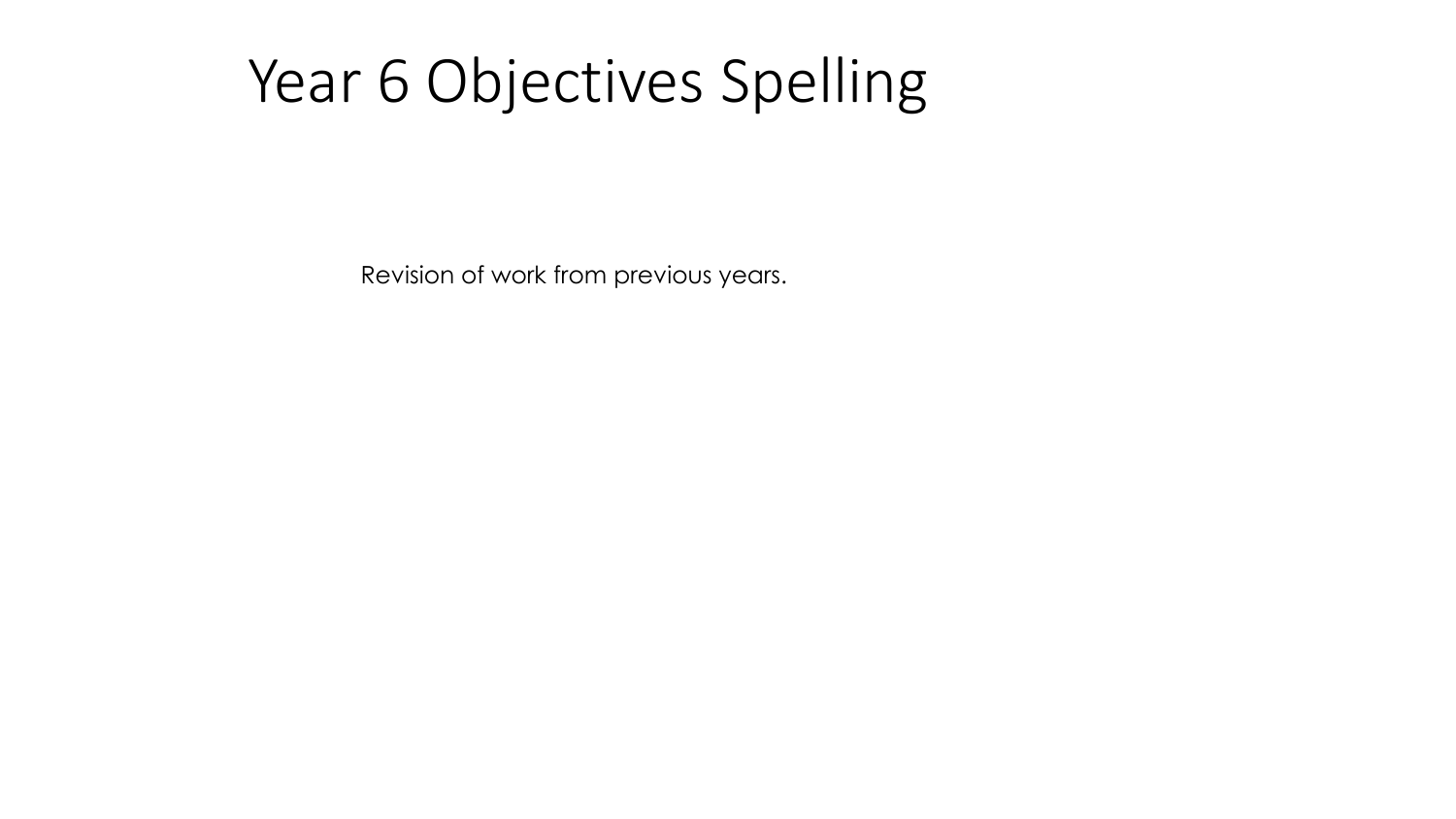| <b>Statutory Requirements</b>                                           | <b>Example Words</b>                                                                                                                                                                                                                                                                                                                                                                                                                                                |  |  |
|-------------------------------------------------------------------------|---------------------------------------------------------------------------------------------------------------------------------------------------------------------------------------------------------------------------------------------------------------------------------------------------------------------------------------------------------------------------------------------------------------------------------------------------------------------|--|--|
| Adding suffixes beginning with vowel letters to words<br>ending in -fer | referring, referred, referral, preferring, preferred,<br>transferring, transferred, reference, referee,<br>preference, transference                                                                                                                                                                                                                                                                                                                                 |  |  |
| Words ending in -ant, -ance/-ancy, -ent, -ence/-<br>ency                | observant, observance, (observation),<br>expectant (expectation),<br>hesitant, hesitancy (hesitation),<br>tolerant, tolerance (toleration)<br>substance (substantial)<br>innocent, innocence,<br>decent, decency<br>frequent, frequency<br>confident, confidence (confidential)<br>assistant, assistance,<br>obedient, obedience,<br>independent, independence                                                                                                      |  |  |
| Endings which sound like / [as/ spelt -cious or -tious                  | vicious, precious, conscious, delicious, malicious,<br>suspicious<br>ambitious, cautious, fictitious, infectious, nutritious                                                                                                                                                                                                                                                                                                                                        |  |  |
| Endings which sound like /fal/                                          | official, special, artificial, partial, confidential,<br>essential                                                                                                                                                                                                                                                                                                                                                                                                  |  |  |
| Homophones and other words that are often<br>confused                   | advice/advise, device/devise, licence/license<br>practice/practise, prophecy/prophesy<br>farther/further/father<br>principal: adjective – most important (e.g. principal<br>ballerina) noun - important person (e.g. principal of a<br>college)/principle: basic truth or belief<br>profit: money that is made in selling things/prophet:<br>someone who foretells the future<br>stationary: not moving/stationery: paper, envelopes<br>wary: cautious/weary: tired |  |  |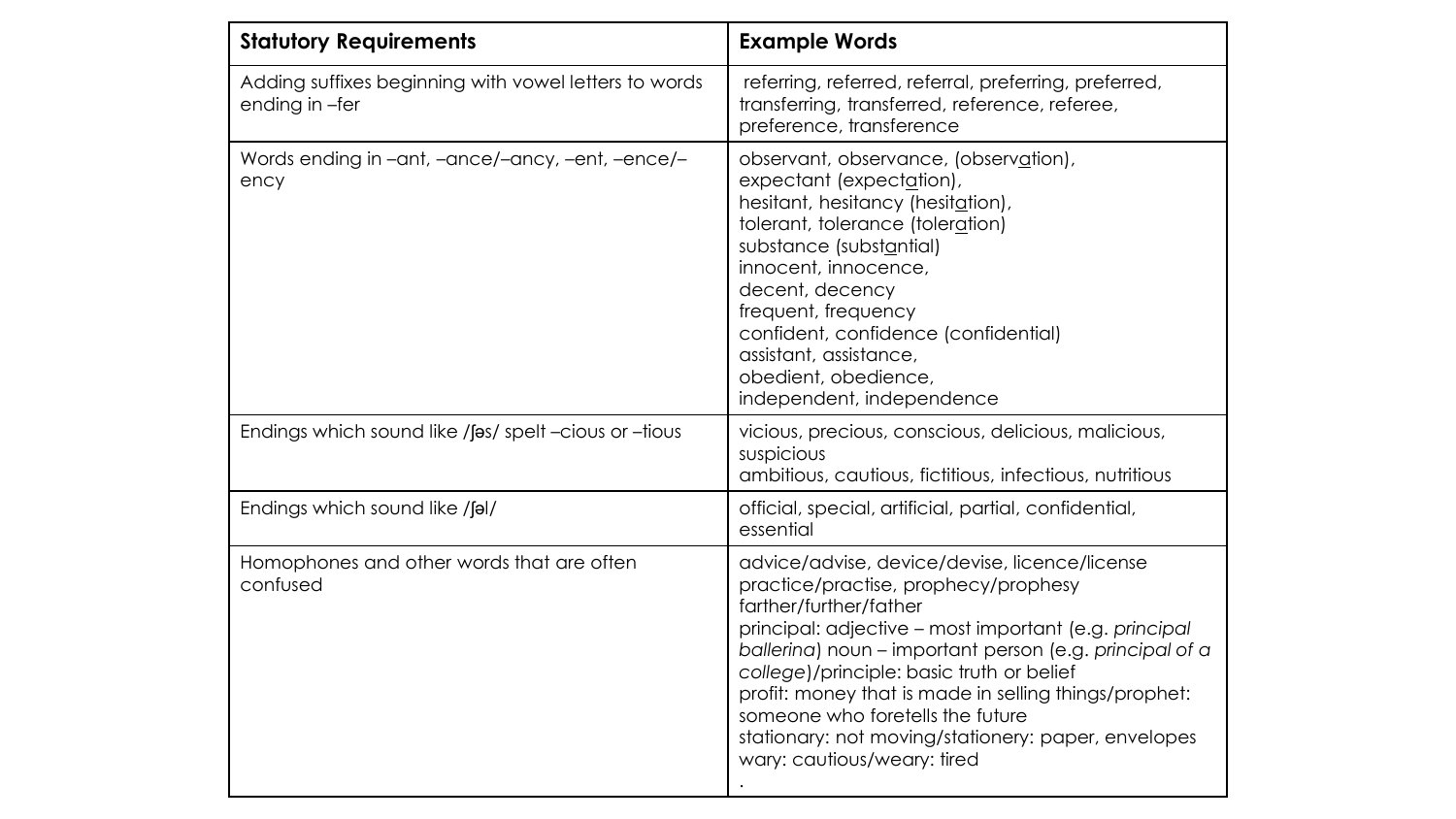### Year 5/6 Word List-Words across the Curriculum

| <b>English</b>                                                             | <b>Maths</b>                                                                              | <b>Science</b>                                                                                              | Geography                                                     | <b>Music</b>                                                    | <b>History</b>                                                                                |
|----------------------------------------------------------------------------|-------------------------------------------------------------------------------------------|-------------------------------------------------------------------------------------------------------------|---------------------------------------------------------------|-----------------------------------------------------------------|-----------------------------------------------------------------------------------------------|
| correspond<br>dictionary<br>language<br>persuade<br>sincerely<br>signature | average<br>forty<br>symbol<br>twelfth                                                     | conscious<br>environment<br>equipment<br>muscle<br>physical<br>shoulder<br>stomach<br>system<br>temperature | environment<br>existence<br>foreign<br>lightning<br>neighbour | rhyme<br>rhythm                                                 | ancient<br>foreign<br>government<br>parliament<br>privilege<br>sacrifice<br>soldier<br>system |
| <b>Roles</b>                                                               | <b>Unstressed</b><br>vowels                                                               | Spoken<br>Language                                                                                          | <b>Learning Related</b>                                       | <b>Rare GPCs</b>                                                |                                                                                               |
| amateur<br>committee<br>profession<br>secretary<br>soldier                 | cemetery<br>desperate<br>definite<br>individual<br>restaurant<br>temperature<br>vegetable | communicate<br>criticise<br>exaggerate<br>explanation<br>interrupt<br>pronunciation<br>relevant<br>suggest  | achieve<br>excellent<br>thorough<br>individual                | bruise<br>guarantee<br>immediately<br>queue<br>vehicle<br>yacht |                                                                                               |